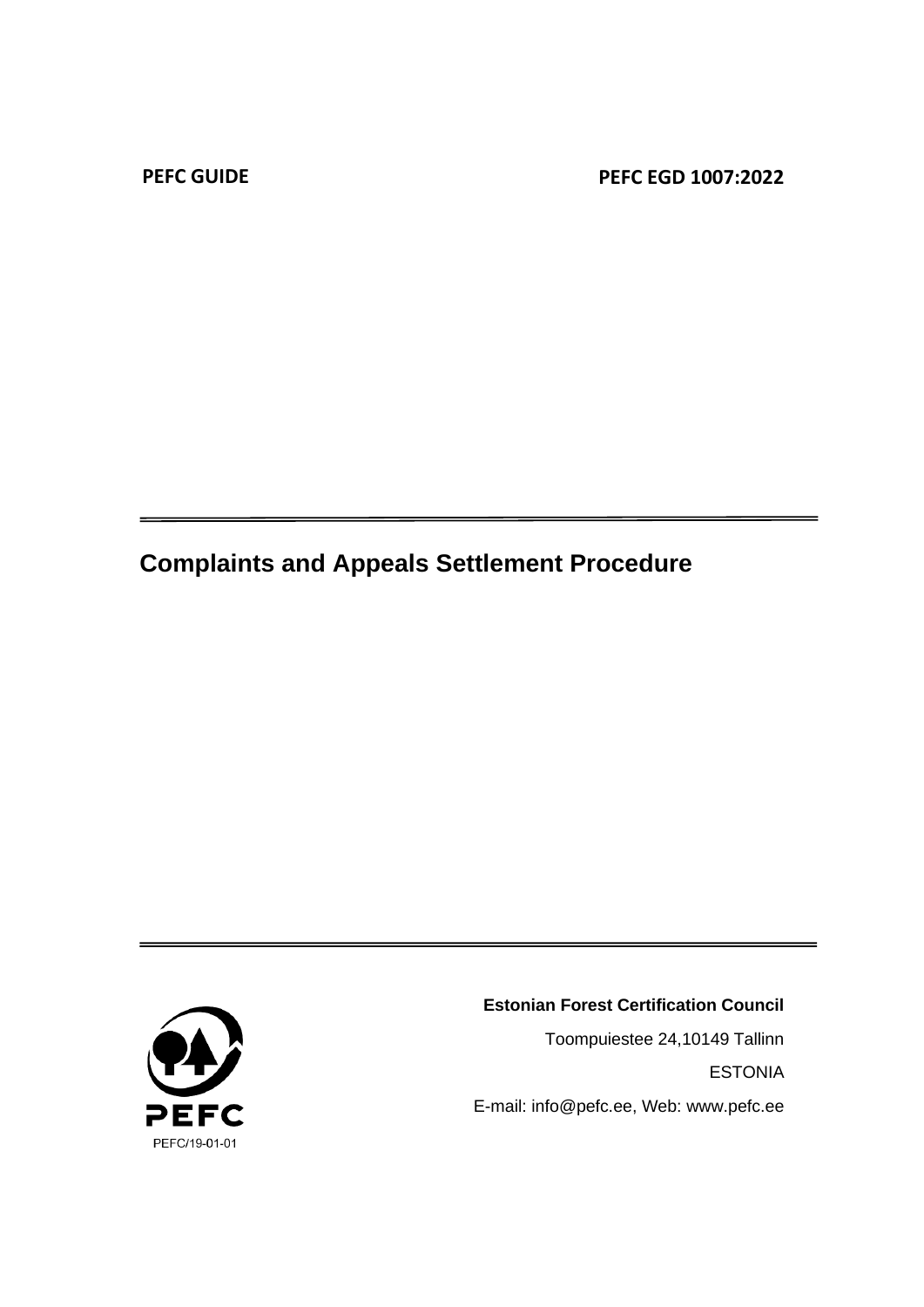#### **Copyright notice**

© Estonian Forest Certification Council NGO 2022

This standard is protected by copyright owned by the NGO Estonian Forest Certification Council. This document is freely available from the Estonian Forest Certification Council website www.pefc.ee.

No part of this standard may be changed, reproduced or copied in any form or by any means for commercial purposes without the permission of the Estonian Forest Certification Council.

The official version of this document is Estonian; however, the document has been translated into English. In case of any doubt the English version is definitive. The translation of this document can be obtained from the Estonian Forest Certification Council or from the website www.pefc.org.

| Name of the document:  | <b>Complaints and Appeals Settlement Procedure</b> |
|------------------------|----------------------------------------------------|
| Title of the document: | PEFC EGD 1007:2022                                 |

**Approved by:** Estonian Forest Certification Council **Date:** 04.05.2022

**Published on:** 05.05.2022

**Entry into force:** 04.05.2023

**Transition date:** 04.05.2024

**Date of next periodic review:** 04.05.2027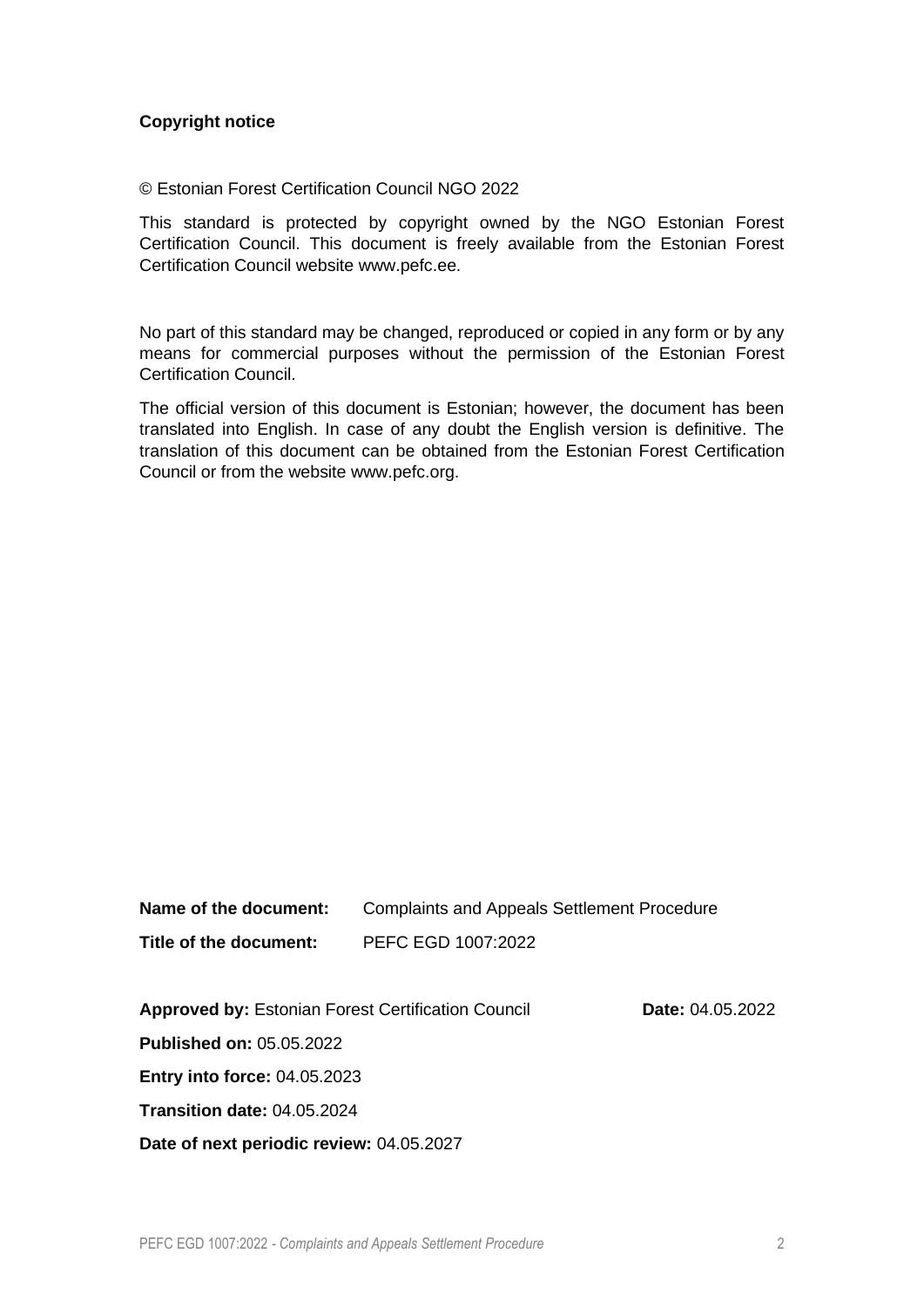# **Content**

| $\label{eq:interoduction} \text{Introduction}$ |  |
|------------------------------------------------|--|
|                                                |  |
|                                                |  |
|                                                |  |
|                                                |  |
|                                                |  |
|                                                |  |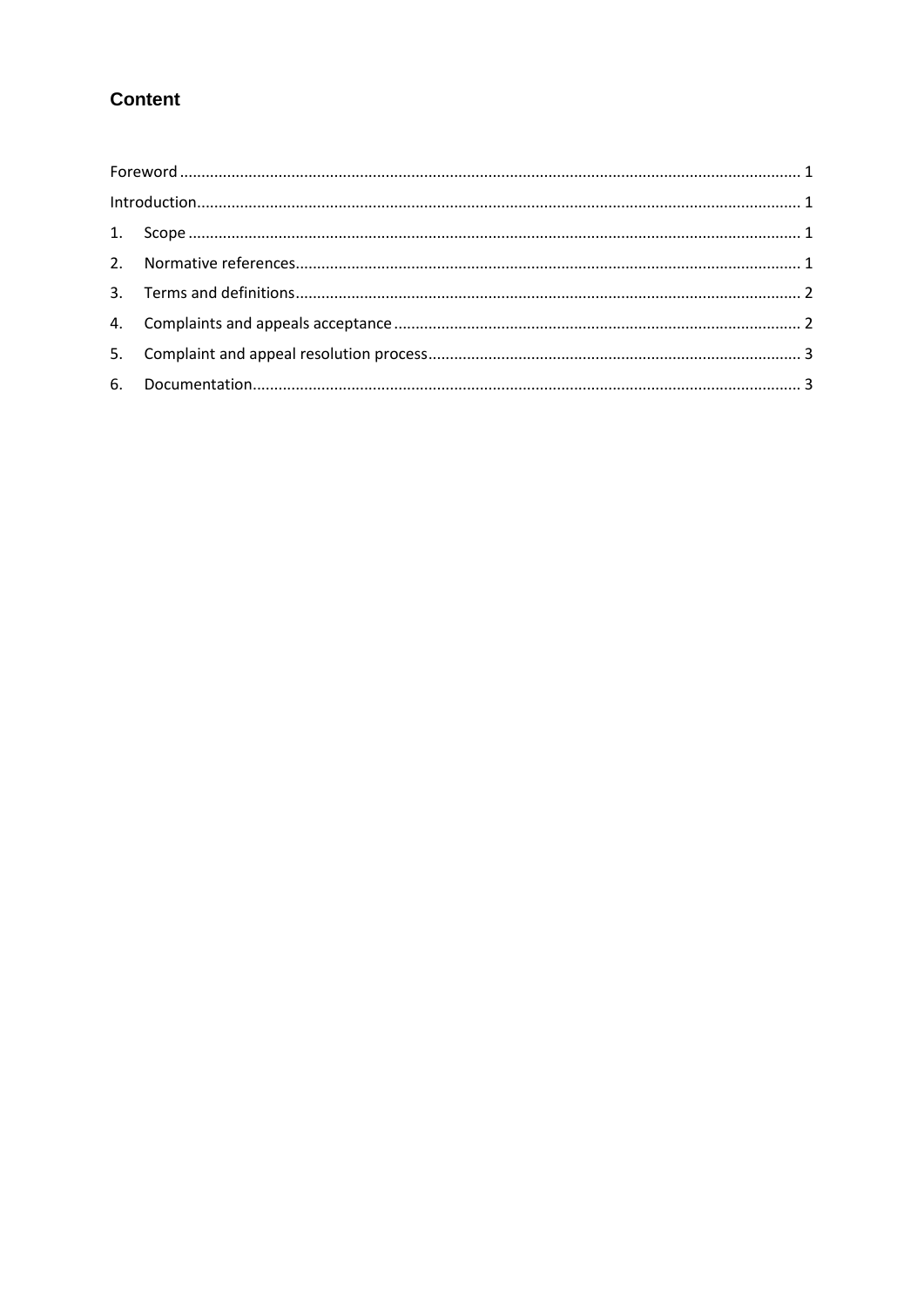## <span id="page-3-0"></span>**Foreword**

Estonian Forest Certification Council (EFCC) is an organisation with the aim of facilitating sustainable forest management through forest certification and labelling of wood products. Consumers can trust that products carrying the PEFC label are made of raw material from sustainably managed forests, from recycled material and/or non-controversial sources.

EFCC is a non-governmental association and responsible for the standard setting and the administration of the Estonian PEFC scheme. The PEFC standards are developed through an open and transparent procedure on the basis of consensus and consultations with a variety of stakeholders.

## <span id="page-3-1"></span>**Introduction**

Forest management certification provides confidence that the defined forest is managed in compliance with the principles for sustainable forest management. Forest management certification and certifications of the subsequent chain of custody enables forest owners, forest managers and as well as other actors in the chain to actively communicate sustainability aspects of their products.

In order to maintain this confidence, all the processes covered by the certification scheme are supported by complaints and appeal procedures. The complaints and appeals are not only regarded as a safeguard mechanism but as an opportunity to improve the scheme's services through implementation of corrective and preventive measures.

## <span id="page-3-2"></span>**1. Scope**

1.1 These guidelines specify procedures for complaints and appeals to EFCC concerning the decisions and/or activities related to EFCC, interpretation of the EFCC standards, trademark licencing and notification of certification bodies.

*Note:* Complaints and appeals relating to the decisions and activities of a certified entity; an accredited certification body or an accreditation body shall be dealt with by the complaints and appeals procedures of the relevant accredited certification body; an accreditation body; the European Cooperation for Accreditation or by the International Accreditation Forum.

## <span id="page-3-3"></span>**2. Normative references**

PEFC GD 1004, *Administration of PEFC Scheme* PEFC GL7, *PEFC Council procedures for the investigation and resolution of complaints and appeals*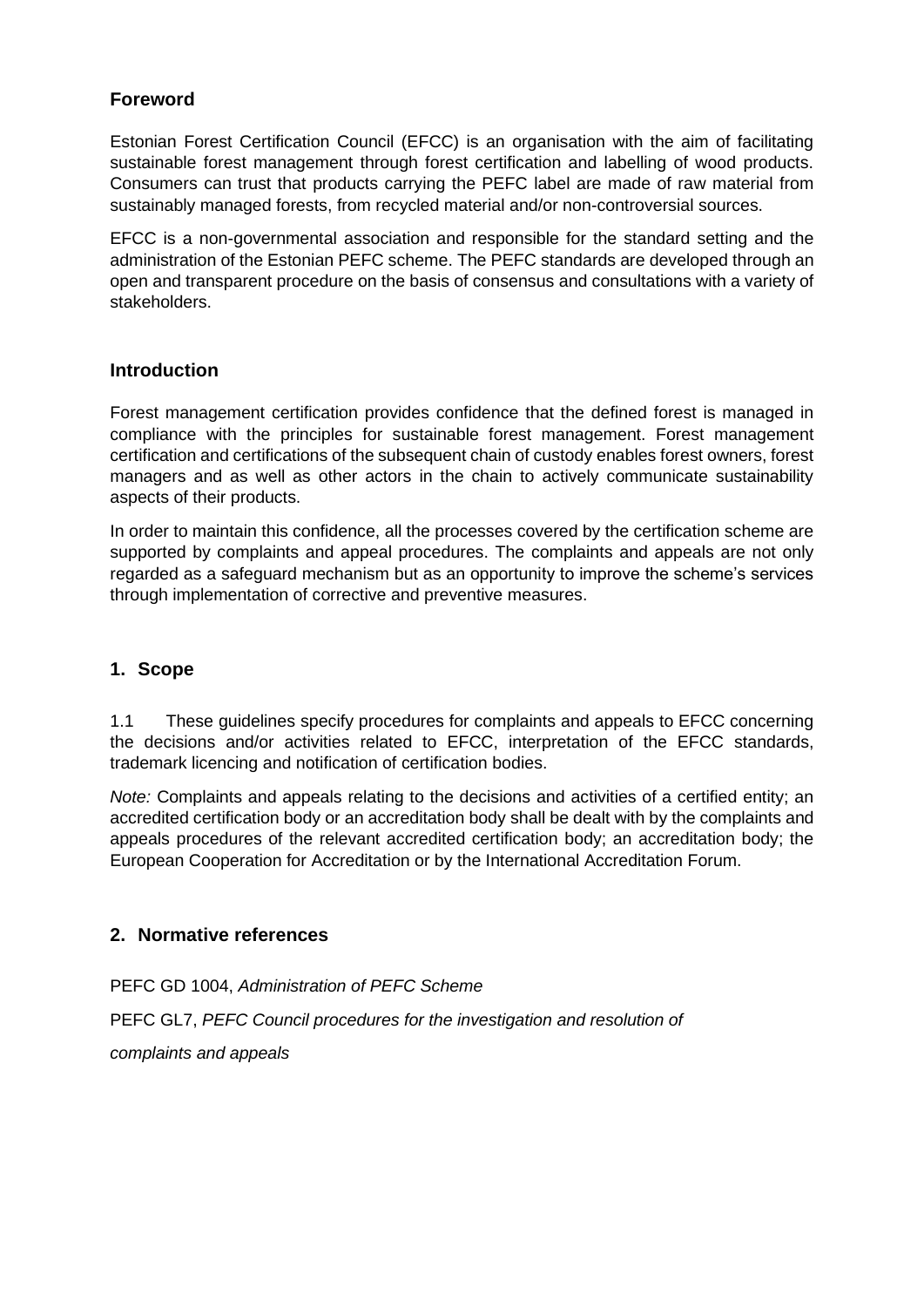# <span id="page-4-0"></span>**3. Terms and definitions**

#### **3.1 Appeal**

Written request by any person or organisation (the appellant) for reconsideration of any decision affecting the appellant made by EFCC's bodies where the appellant considers such decision have been taken in breach of the EFCC's requirements or procedures.

*Note:* Such adverse decisions may include, for example:

- Rejection; suspension; or termination of EFCC's membership,
- Rejection of application for usage of the PEFC Trademark;
- **-** Refusal of application for the notification of certification bodies.

#### **3.2 Complaint**

Written expression of dissatisfaction (other than appeal) by any person or organization which relates to the activities of EFCC.

## <span id="page-4-1"></span>**4. Complaints and appeals acceptance**

4.1 All complaints and appeals shall be addressed in writing to EFCC within one month of the date of the relevant decision.

4.2 It is the responsibility of the complainant/appellant to submit written information which can be verified as accurate and correct through an independent source.

*Note:* Written information includes, for example, contact information of the person filing the complaint/appeal, date of filing the appeal and the content of the protest as well as notification about added documents.

4.3. If an appeal does not comply with the requirements set out above, § 78 of Estonian Administrative Procedure Act shall be applied. Appeal won't be registered and proceeded, if: a) the appeal is filed anonymously;

b) the person does not have the right to file the appeal:

c) the person filing the appeal has failed to eliminate the deficiencies in the appeal within the designated term;

d) judicial or liquidation proceedings are being conducted concerning the person filing the appeal;

e) review of an appeal is not within the competence of an EFCC.

4.4 The CEO of EFCC shall decide on formal acceptance of the complaint/ appeal provided that the complaint/appeal is in accordance with 3.2 and/or 3.1 and the information supporting the complaint/appeal can be authenticated as being in compliance with 4.2.

The CEO of EFCC shall without delay:

a) acknowledge to the complainant/appellant (in writing) the receipt and acceptance/rejection of the complaint/ appeal, including its justification;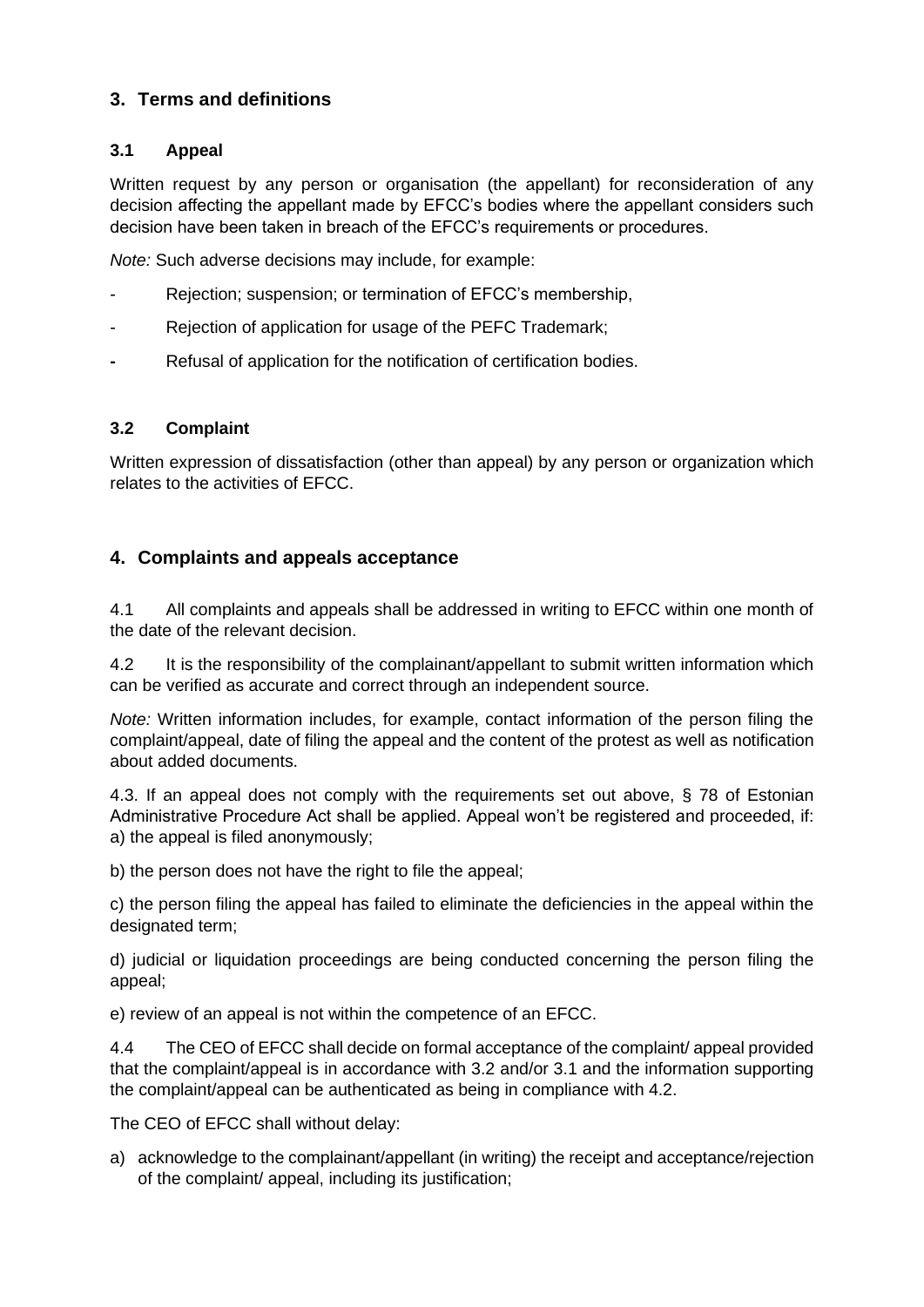- b) provide the complainant/appellant with details of the EFCC's complaints and appeals procedures to ensure that they are clearly understood;
- c) refer the complainant/ appellant to other parties responsible for resolving the matter where the matter does not satisfy clause 1.1.

# <span id="page-5-0"></span>**5. Complaint and appeal resolution process**

5.1 The EFCC's Board of Directors shall assign an ad-hoc Task Force Group (the TFG), comprising one or more persons, to investigate the accepted complaint or appeal. The head of the working group has the right to involve relevant experts or relevant parties in the resolution. The members of the TFG shall have no vested or conflict of interest in the complaint or appeal. Alternatively, in justified circumstances, the TFG may have balanced representation of concerned parties.

5.2 The TFG shall undertake a thorough investigation and seek a resolution. All participants of the TFC shall have an opportunity to explain and justify their positions. The statements and decisions made in the session shall be recorded in the minutes. The decision of the TFG shall be adopted as a simple majority of the votes. If the votes distribute equally the casting vote belongs to the chairman of the TFG.

The TFG shall submit in a timely manner, a detailed written report, to the EFCC's Board. The report shall include a statement indicating whether, or not, the complaint or appeal has been substantiated and recommendations on resolving the complaint/ appeal.

Note: It is expected that complaints not requiring an on-site investigation should normally be investigated by the TFG within 1 month.

5.3 The Board of Directors shall approve or disapprove the conclusions of the report, including its recommendations and relevant corrective and preventive actions. Where the complaint or appeal concerns the decision of the General Assembly, the final decision is made by the General Assembly based on recommendation of the Board of Directors.

5.4 The CEO of EFCC shall, without delay, inform in writing the complainant/appellant and other interested parties about the outcomes of the complaint/ appeal resolution process.

5.5 It is expected that any formally accepted complaint/ appeal, not requiring an on-site investigation should normally be resolved within 6 months.

5.6 Regardless of the outcome of any complaint/ appeal, the complainant/ appellant and EFCC shall each meet their own costs.

5.7 The decision is final. The TFG shall not handle repeated appeal on the same matter. Difference of opinions related to the decision shall be settled according to the Estonian legislation.

## <span id="page-5-1"></span>**6. Documentation**

6.1 The CEO of EFCC shall keep records relating to the complaints/ appeals, including their reception; acceptance/rejection, investigation, resolution and communication to the complainant/ appellant.